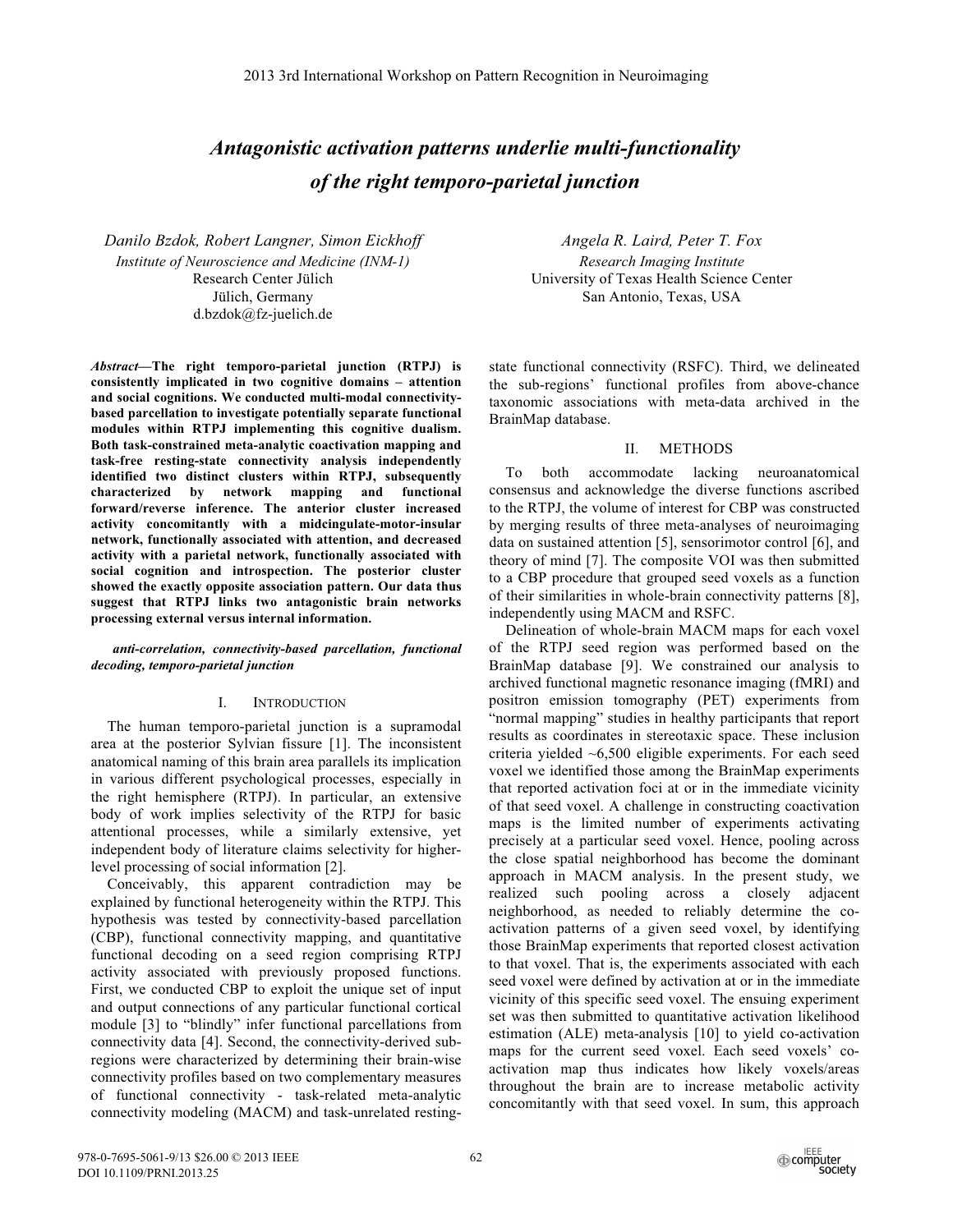allowed for a robust and unbiased definition of coactivation patterns in spite of the variable and often rather low number of foci at each particular voxel.

Seed-voxel-wise whole-brain connectivity was likewise assessed using resting-state correlations as an independent modality of functional connectivity for cross-validation across different brain states. RSFC fMRI images were acquired in 100 healthy volunteers (50 female, mean age 45.2 years) without any record of neurological or psychiatric disorders. All participants gave written informed consent prior to entering the study. Prior to the imaging session, participants were instructed to keep their eyes closed and just let their mind wander without thinking of anything in particular. For each participant, 300 RSFC EPI images were acquired using blood-oxygen-level-dependent (BOLD) contrast [gradient-echo EPI pulse sequence,  $TR = 2.2$ s,  $TE =$ 30ms, flip angle =  $90^{\circ}$ , in-plane resolution =  $3.1 \times 3.1$ mm<sup>2</sup>, 36 axial slices (3.1mm thickness) covering the entire brain]. The first four scans were discarded as dummy images. Further processing relied on SPM8 (www.fil.ion.ucl.ac.uk/spm). The mean EPI image for each participant was then spatially normalized to the MNI single subject template using the 'unified segmentation' approach [11]. Finally, images were smoothed by a 5-mm FWHM Gaussian kernel.

The time-series RSFC data of each individual seed voxel were processed as follows: First, nuisance variables were removed (the six motion parameters, the first derivative of the realignment parameters, mean gray matter, white matter, and CSF signal per time-point, and coherent signal changes across the whole brain as reflected by the first five components of a principal component analysis (PCA) decomposition of the whole-brain time-series). Second, all of these nuisance variables entered the model as first-order and - except for the PCA components - also as second-order terms. Third, data were then band-pass filtered preserving frequencies between 0.01 and 0.08 Hz. Fourth, we correlated the times-series of each individual seed voxel with those of any other brain voxel. Fifth, the ensuing correlation values were transformed into Fisher's Z-scores. In sum, correlations between spontaneous metabolic fluctuations throughout the brain during mind-wandering in the absence of an externally structured task allowed quantifying the connectivity strength of the current seed voxel with any other voxel.

To identify possibly distinct RTPJ sub-regions with unique connectivity patterns we performed CBP based on the seed-voxel-wise MACM and RSFC analyses. Independent for each modality, the brain-wide connectivity profiles for all seed voxels were combined into a  $N_S$  x  $N_B$ coactivation matrix, where  $N<sub>S</sub>$  denotes the number of seed voxels and  $N_B$  the number of voxels in the reference brain volume.

The most appropriate number of clusters in RTPJ was then, analogous to previous CBP approaches [4], determined in a  $N<sub>S</sub>$  x  $N<sub>S</sub>$  cross-correlation matrix. This matrix reflected how strongly the connectivity profiles of each pair of seed voxels correlated with each other. In particular, this matrix was spectrally reordered to minimize the cross-correlation values off the diagonal, hereby forcing voxels whose connectivity profiles are highly correlated close to each other. In doing so, sets of seed voxels emerged that were strongly correlated with each other and weakly correlated with the rest of the matrix. It was this spectrally reordered correlation matrix that favored parcellation into a specific number of clusters.

Further quantitative identification of these distinct clusters that feature similar brain-wide coactivation profiles was performed by hierarchical cluster analysis. In this approach, individual voxels initially form separate clusters which are then successively included into a growing hierarchy by merging the most similar clusters into progressively larger sets of voxels. Correlation between the brain-wide connectivity profiles of seed voxels was used as a similarity measure and average linkage criterion for cluster merging. The individual seed voxels were thus merged depending on the correspondence of their connectivity profiles to identify clusters within the VOI that feature similar functional connectivity.

Following parcellation of the seed region based on regional heterogeneity in functional connectivity, additional MACM and RSFC analyses were performed on each of the ensuing clusters to characterize their whole-brain connectivity patterns. It is important to note that the above MACM and RSFC analyses assessed seed-voxel-wise connectivity patterns of individual seed voxels, while we here assessed the overall connectivity pattern of a set of seed voxels, i.e., the connectivity of the entire cluster.

To delineate areas showing task-dependent and taskindependent functional connectivity with the derived subregions in the RTPJ, we performed a conjunction analysis of the MACM and RSFC results using the strict minimum statistics [12]. In practice, regions connected with the seed in both connectivity modalities were delineated by computing the intersection of the (cluster-level family-wiseerror-corrected) connectivity maps from the two analyses detailed above.

After the first part (connectivity-derived identification of distinct clusters in the RTPJ) and second part (delineation of each clusters' convergent connectivity profile across MACM and RSFC) of our study, the clusters and their thus determined networks were individually submitted to functional profiling, as the third and last part. The functional characterization was based on the BrainMap meta-data that describe each neuroimaging experiment included in the database. Forward inference on the functional characterization then tests the probability of observing activity in a brain region given knowledge of the psychological process, whereas reverse inference tests the probability of a psychological process being present given knowledge of activation in a particular brain region. In the forward inference approach, a cluster's functional profile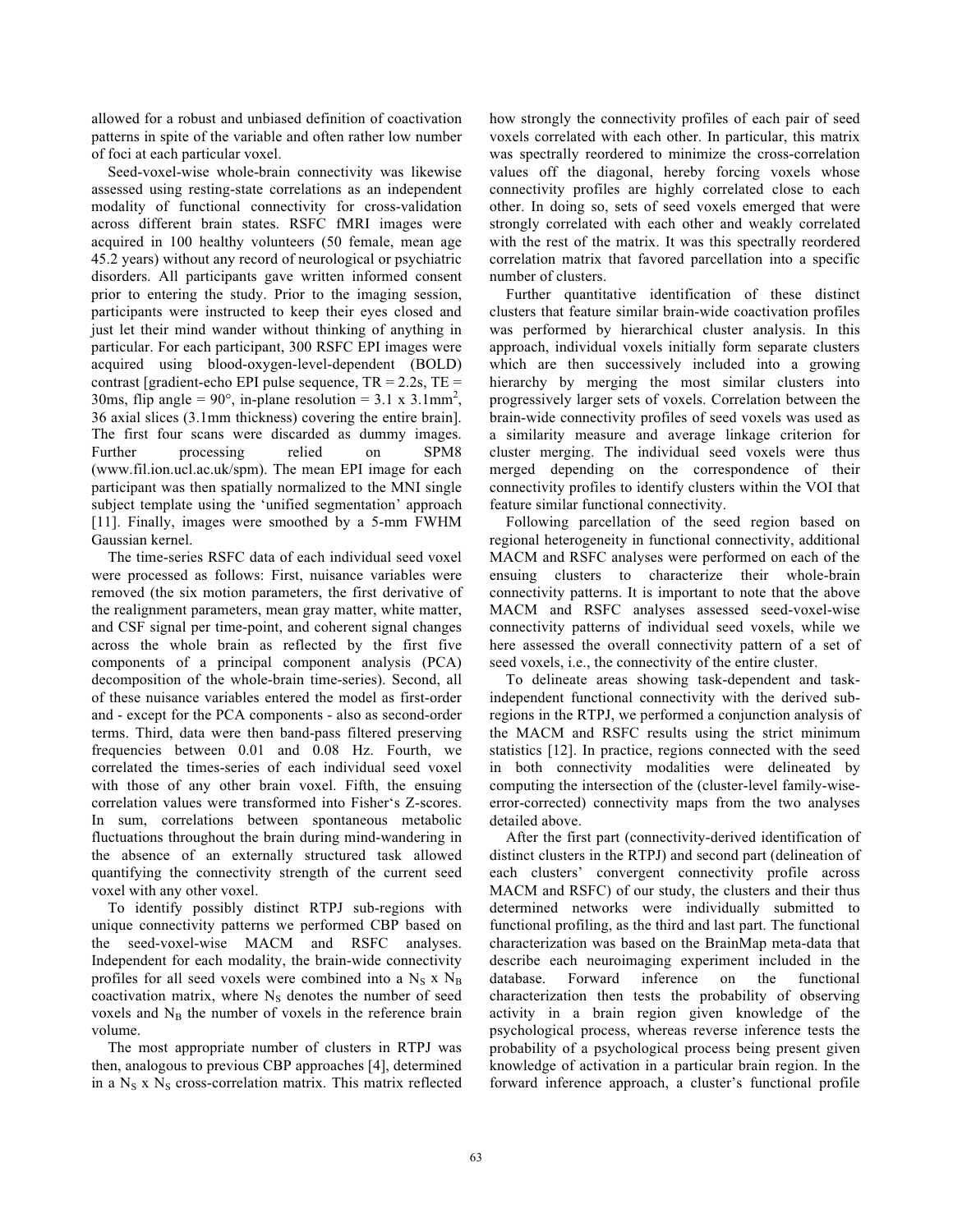was determined by identifying taxonomic labels for which the probability of finding activation in the respective cluster was significantly higher than the overall chance (across the entire database) of finding activation in that particular cluster. Significance was established using a binomial test (p<0.001). That is, we tested whether the conditional probability of activation given a particular label [P(Activation|Task)] was higher than the baseline probability of activating the region in question per se [P(Activation)]. In the reverse inference approach, a cluster's functional profile was determined by identifying the most likely behavioral domains and paradigm classes given activation in a particular cluster. This likelihood P(Task|Activation) can be derived from P(Activation|Task) as well as P(Task) and P(Activation) using Bayes' rule. Significance was then assessed by means of a chi-square test  $(p<0.001)$ .

## III. RESULTS

Data-driven parcellation of the RTPJ yielded a robust two-cluster-solution with a 90%-convergence across MACM and RSFC analyses. In contrast, the two CBPmodalities diverged strongly when attempting a more finegrained clustering. In the three-cluster solution, only 38% of the seed voxels were assigned congruently across both analyses. The distinction into two clusters, therefore, represents the most robust regional differentiation within RTPJ.

The ensuing anterior (aRTPJ) and posterior (pRTPJ) clusters were then fed into separate MACM and RSFC analyses. We found a double anti-correlation between the clusters as bilateral mid-cingulate cortex/supplementary motor area (MCC/SMA) and anterior insula/inferior frontal gyrus (AI/IFG) were not only positively coupled with the aRTPJ across MACM and RSFC but also negatively coupled with the pRTPJ in the RSFC analysis. Conversely, bilateral inferior parietal cortex (IPC) and precuneus were positively coupled with the pRTPJ and negatively coupled with the aRTPJ. From a neurophysiological perspective, one set of brain areas thus probably increases metabolic activity together with the aRTPJ and decreases activity with the pRTPJ, while another set of brain areas shows the opposite pattern. These findings suggest a functional anti-correlation between aRTPJ and pRTPJ.

Functional decoding using forward/reverse inference associated the aRTPJ cluster with auditory, visual, and speech discrimination tasks as well as action execution. The aRTPJ network was associated with pain perception and tactile-attentive tasks as well as action execution and motor control. In summary, functional forward and reverse inference linked aRTPJ to attentional-perceptual and actionrelated processes. In contrast, the pRTPJ cluster was associated with social-cognitive, theory-of-mind, and deception tasks as well as memory encoding and retrieval. The pRTPJ network was associated with explicit (especially episodic) memory retrieval and semantic discrimination as well as social-cognition and theory-of-mind tasks. In summary, functional forward and reverse inference linked pRTPJ to social-cognitive and memory-related processes.

# IV. DICUSSION

The functional role of the RTPJ has long remained enigmatic given implication in very heterogeneous mental functions, especially lower-order attention-/action-related cognition and higher-order social cognition. The unbiased RTPJ seed region was shown to contain two connectionally and functionally distinct modules. The complementary combination of connectivity analyses and quantitative forward/reverse functional decoding related aRTPJ and its network to supramodal stimulus-driven, external attention as well as (motor) control processes, while pRTPJ and its associated network were related to stimulus-independent, internal social-cognitive and (autobiographical) memory processes.

Forward and reverse functional decoding congruently associated the anterior RTPJ cluster with visual, auditory, and speech discrimination tasks as well as action execution, while its network was congruently associated with painful corporal stimulation and tactile-attentive tasks as well as action execution and motor control. In short, aRTPJ and the functionally connected (across MACM and RSFC) bilateral MCC/SMA, and AI/IFG were intimately related to attending to heterogeneous environmental stimuli of multiple modalities as well as controlling motor execution. In fact, attending to various stimuli and indicating responses to those by hand movement is the essence of most neuroimaging paradigms. The present functional profiling results thus predict that the aRTPJ network should increase activity in most neuroimaging studies regardless of experimental variables, such as stimuli and paradigm. Indeed, the brain areas comprising the aRTPJ network were shown to have the highest probability of activation in neuroimaging studies across all cognitive disciplines by large-scale meta-analyses of two separate datasets of more than 1000 studies each [13-14]. Regarding stimulus processing on the one hand, brain areas connected to aRTPJ further responded to all changes of visual, auditory, or tactile stimulation [15]. Regarding motor response on the other hand, neural activity in these brain areas was linked to trial-by-trial reaction time variability of the participants' responses across diverse cognitive tasks [16]. These previous findings consolidate the broad recruitment of the aRTPJ network during modality-independent external attention and motor response processes.

In contrast to aRTPJ, functional decoding congruently associated both the posterior RTPJ cluster and its network with social cognition and theory of mind, as well as memory encoding and (episodic) memory retrieval. The pRTPJ cluster was also functionally associated with deception tasks. In short, pRTPJ, functionally connected (across MACM and RSFC) to the bilateral IPC and precuneus, was intimately related to social and memory processes. On the